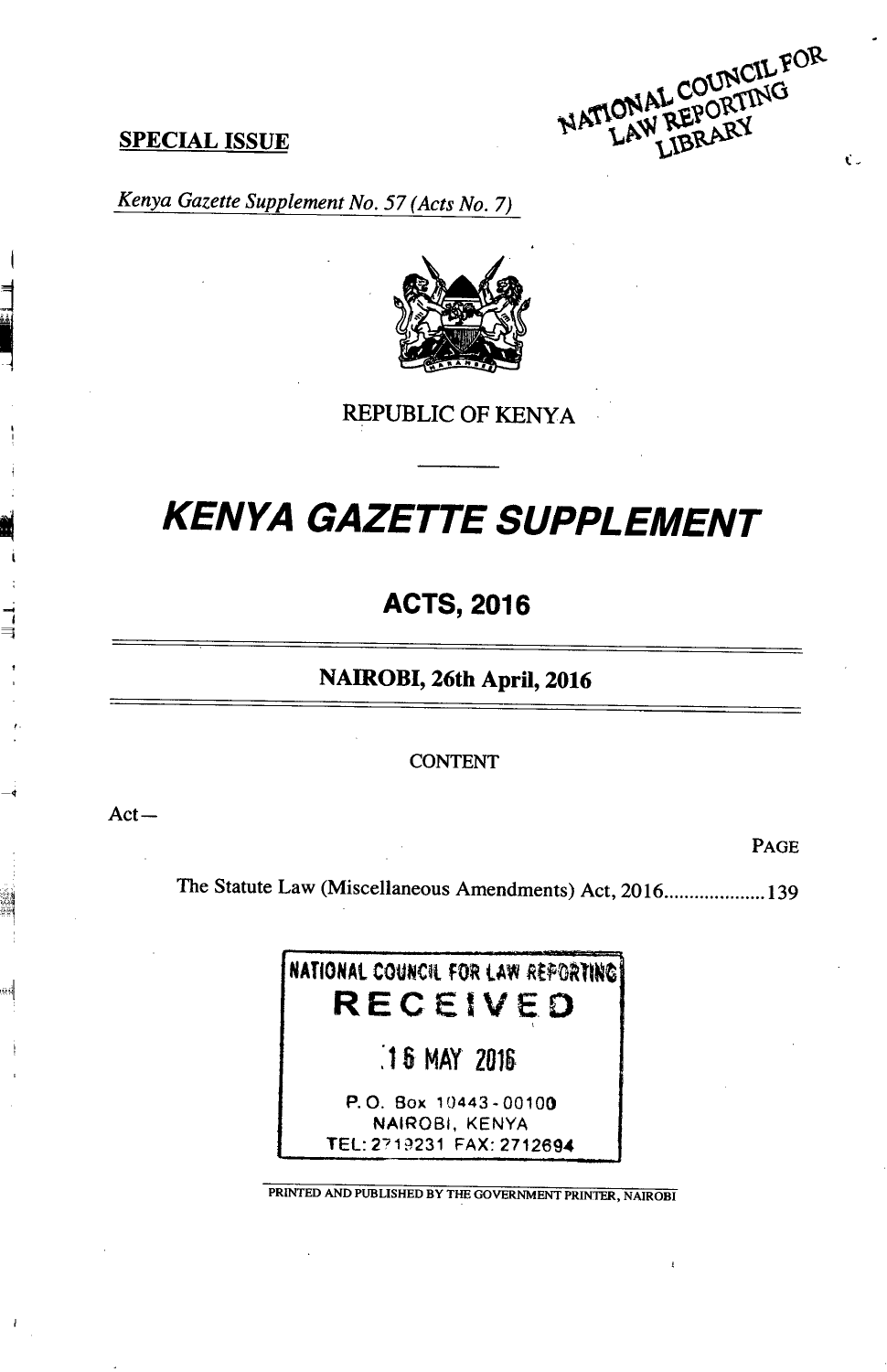

 $\sim k$  d  $\frac{1}{2}$ 

### $\frac{1}{2}$  $\mathcal{H}_{\mathcal{F}}$  $\mathcal{A}_{\mathcal{S}}$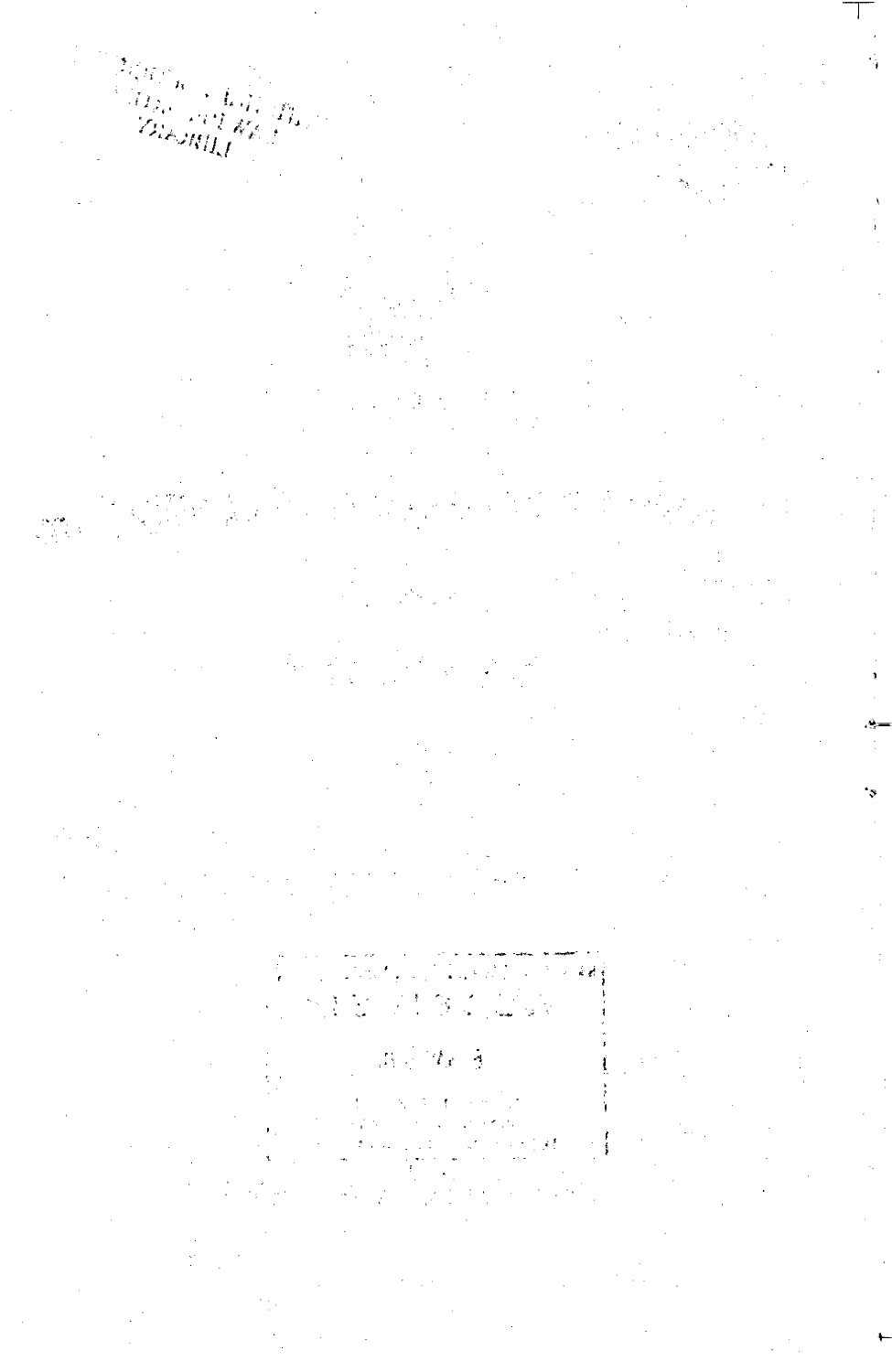### **THE STATUTE LAW (MISCELLANEOUS AMENDMENTS) ACT**

### **No.** 7 **of 2016**

### *Date of Assent. 22nd April, 2016*

*Date of Commencement: 10th May, 2016* 

### **AN ACT of Parliament to make minor amendments to statute law**

**ENACTED** by the Parliament of Kenya, as follows-

This Act may be cited as the Statute Law Short title. 1. (Miscellaneous Amendments) Act, 2016.

The several laws specified in the first **Amendment of**  2. column of the Schedule are amended, in the provisions specified in the second column thereof, in the manner respectively specified in the third column.

### **SCHEDULE (s.2)**

*Written law Provision Amendment* 

| The Land Long title<br>Adjudication | substitute        | Delete the expression "trust land"<br>therefor | the | and<br>expression |
|-------------------------------------|-------------------|------------------------------------------------|-----|-------------------|
| Act (Cap.<br>$284$ ).               | "community land". |                                                |     |                   |

s.2 Insert the following new definitions in proper alphabetical sequence -

> "Cabinet Secretary" means the Cabinet Secretary responsible for matters relating to land.

"Minister" means Cabinet Secretary.

s.3(1) Delete the expression "Trust Land" and<br>substitute therefor the expression expression "community land".

> Delete the expression "county council" appearing in paragraph (a) and substitute therefor the expression "county government".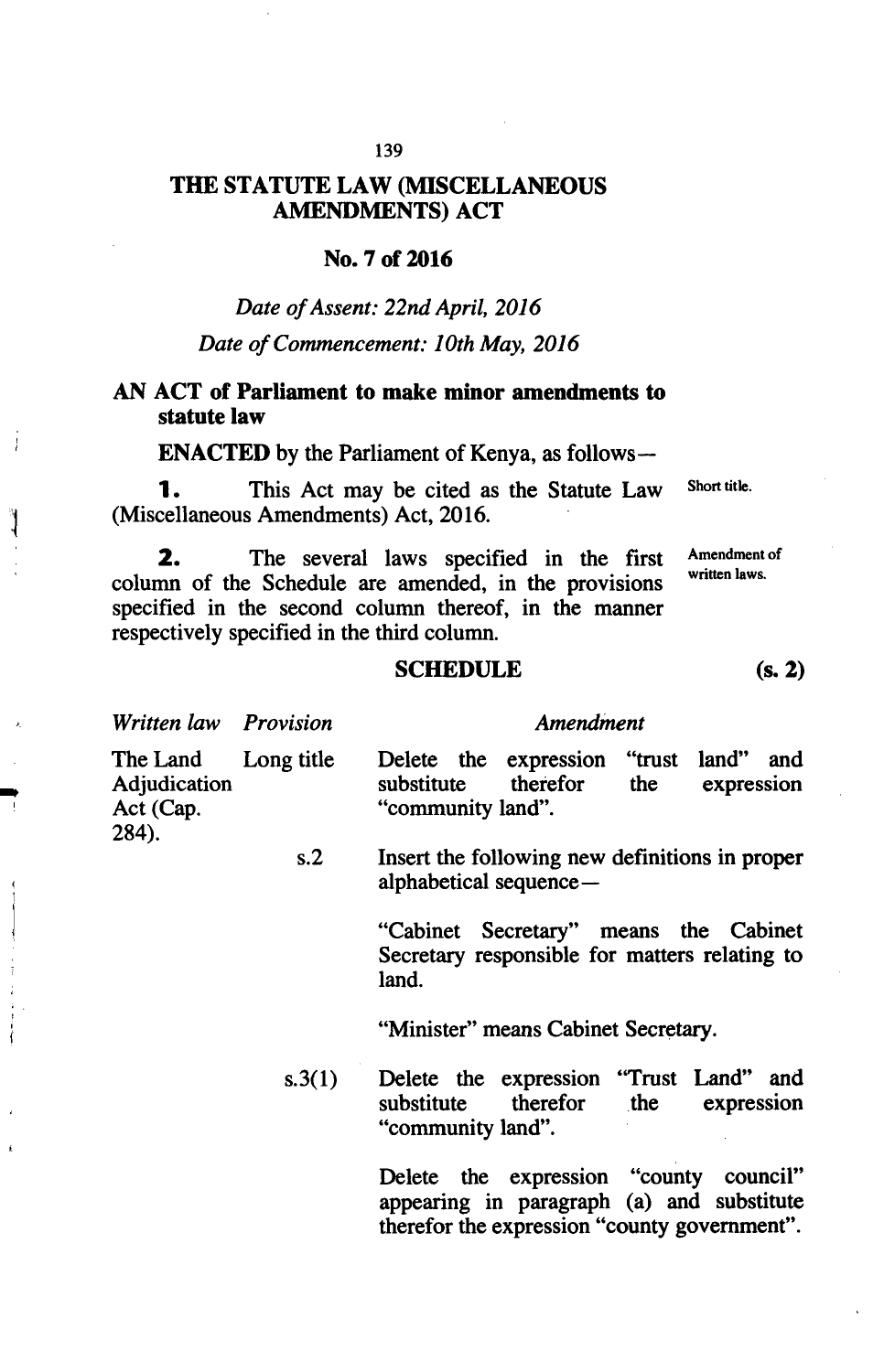s.23(2) Delete the expression "county council" wherever it appears in paragraph (d) and substitute therefor the expression "county government".

s.23(3) Delete the expression "county council" appearing in sub-paragraph (b) (iii) and substitute therefor the expression "county" government".

> Delete the expression "Trust Land" appearing in sub-paragraph (b)(iii) and substitute therefor the expression "community land".

The Urban s. 5 **Delete** the expression "five hundred Areas and thousand" and substitute therefor the Cities Act, expression "two hundred and fifty thousand.

> s.9(3) Delete the expression "two hundred and fifty thousand" appearing in paragraph (a) and substitute therefor the words "between seventy thousand and two hundred and fortynine thousand".

> > Insert the following new subsection immediately after subsection  $(3)$ —

> > > "(4) Notwithstanding the provisions of subsection (1), the county governor shall confer the status of a special municipality to the headquarters of the county even where it does not meet the threshold specified under subsection (3)(a)."

s.10(2) Delete the expression "ten thousand" appearing in paragraph (a) and insert the expression "two thousand".

New Add the following new section immediately after section  $60-$ 

2011 (No. 13 of 2011).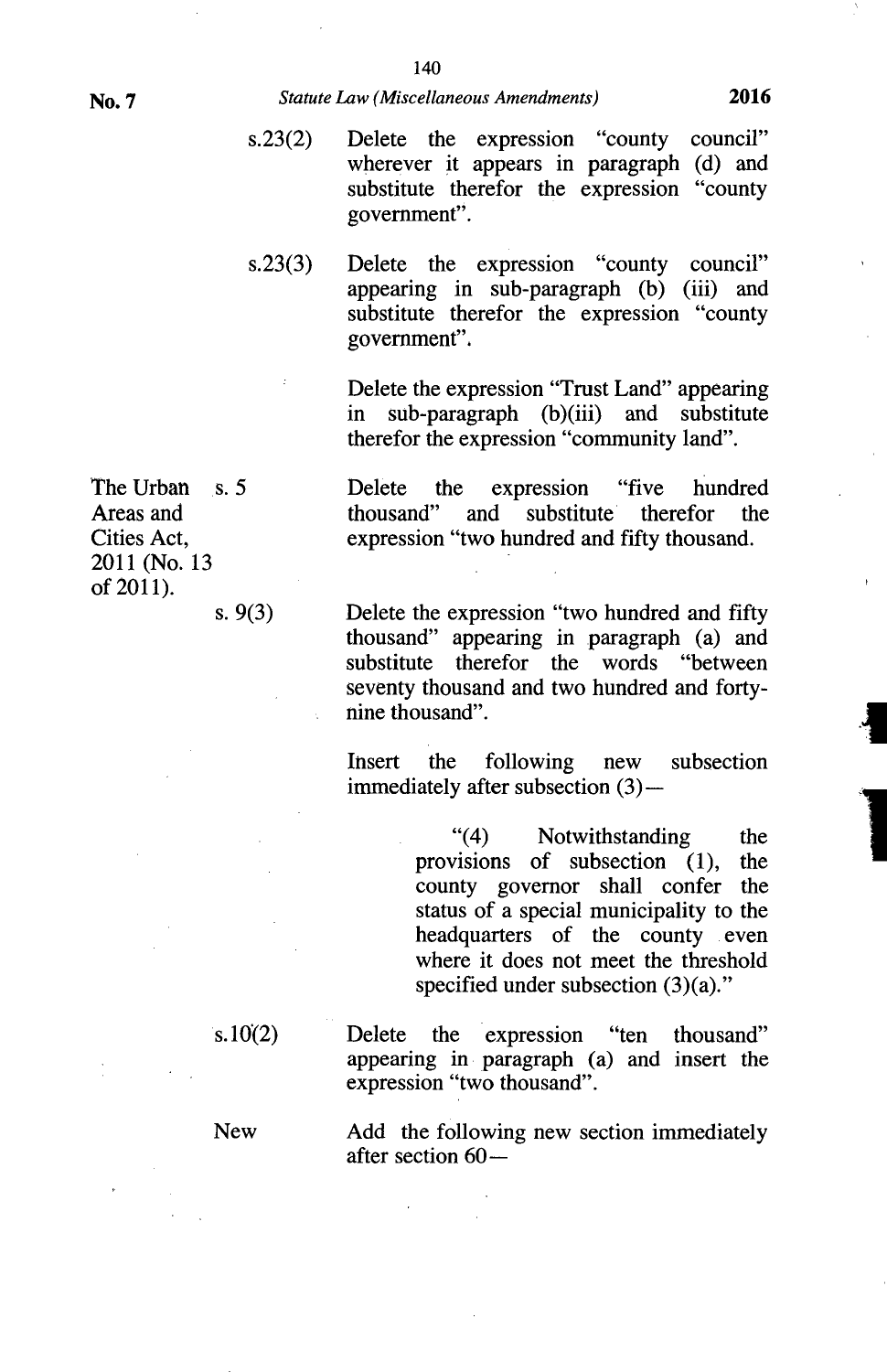$\epsilon$ 

*2016 Statute Law (Miscellaneous Amendments)* **No. 6** 

Charges and rates. **61.** Until such time as a new law relating to imposition of rates and charges is enacted, urban<br>areas and cities may areas and cities may continue to impose rates and charges under the law for the time being in force in relation thereto with necessary modifications.

of recognised professional bodies in

| The County $s.4(2)$<br>Governments<br>Act, 2012<br>(No.17 of<br>2012). |            | Insert the word "Committee" immediately<br>after the word "Executive".                                                                                                                   |
|------------------------------------------------------------------------|------------|------------------------------------------------------------------------------------------------------------------------------------------------------------------------------------------|
|                                                                        | s.5(2)     | Delete the words "establishment and staffing<br>of" appearing in paragraph (f) and substitute<br>therefor the words "establishing<br>and<br>staffing".                                   |
|                                                                        | s. $26(2)$ | Delete the word "fifteen" and substitute<br>therefor the word "ten".                                                                                                                     |
|                                                                        | s.32(1)    | Insert the word "First" immediately before<br>the word "Schedule".                                                                                                                       |
|                                                                        | s.38       | Insert the word "First" immediately before<br>the word "Schedule".                                                                                                                       |
|                                                                        | s.45(4)    | Insert the word "the" immediately before the<br>word "exercise".                                                                                                                         |
|                                                                        | s.46(2)    | Insert the word "departments" immediately<br>after the word "establishing".                                                                                                              |
|                                                                        | s.54       | Delete subsections (2), (3) and (4) and<br>substitute therefor the following-                                                                                                            |
|                                                                        |            | (2) There shall be, for every<br>county, a consultative forum for the<br>co-ordination of<br>development<br>activities consisting of the heads of<br>departments in the county and heads |

the county.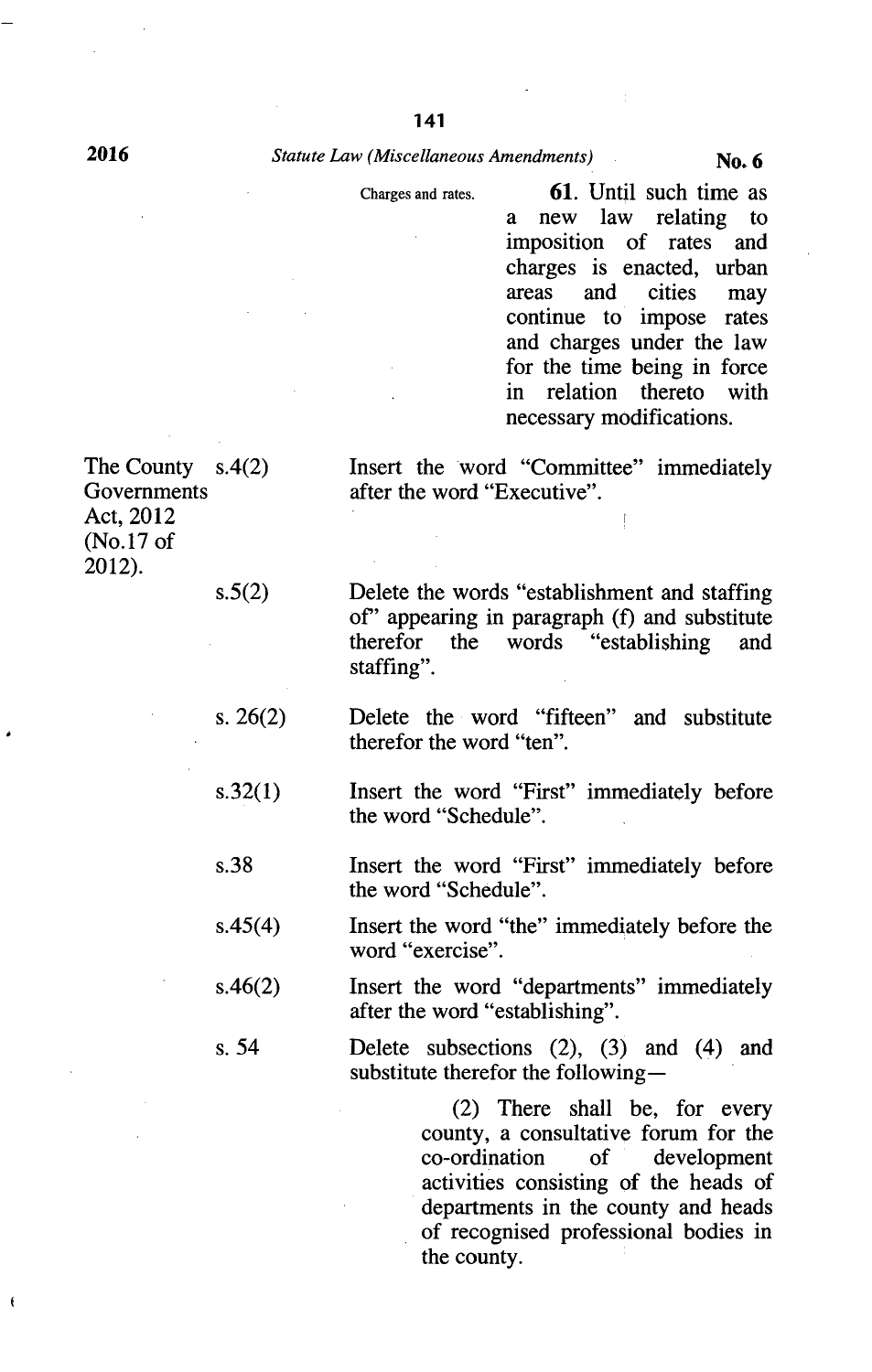(3) The consultative forum shall be chaired by the Governor or in his or her absence, the deputy Governor, and in the absence of both, a member of the county executive committee designated by the governor.

The consultative forum may carry out such other function as may be provided in any county legislation.

### *s.59(2)* Delete the expression "(1)(a)" and substitute therefor the expression " $(1)(b)$ ".

- s.81(3) Delete the word "the" appearing immediately before the word "subsection" in paragraph (c) and substitute therefor the word "this".
- s.88(3) Delete the expression "section 88" and substitute therefor the words "this section".
- s.121(2) Delete the expressions " $(a)$ " and " $(e)$ " appearing in paragraph (i) and substitute therefor the expressions "(b)" and "(f)" respectively.

First Delete the expression "31", "33" and "39"<br>Schedule. appearing in the heading and substitute  $\frac{1}{2}$  appearing in the heading and substitute therefor the expressions "30", "32", and "38" respectively.

Delete the word "Fisheries".

The s.1 Agriculture, Fisheries and Food Authority Act, 2013 (No. 13 of 2013). s.2

In the definition of "Authority" delete the word "Fisheries".

Delete the word "aquaculture" appearing in the definition of the word "agriculture". Delete paragraphs (b) and (d) from the definition of the word "agriculture".

 $\rightarrow$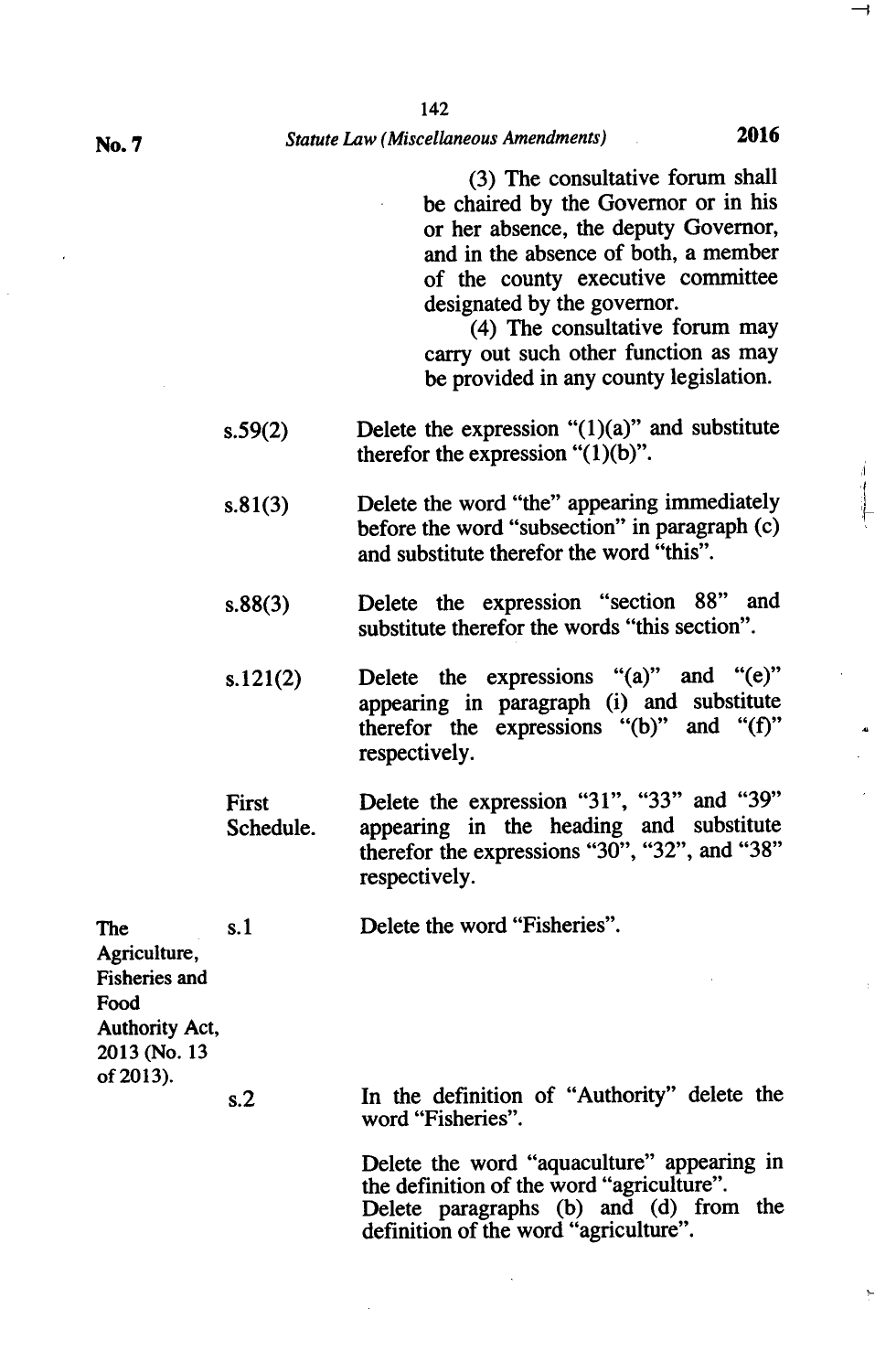- s.3(1) Delete the word "Fisheries".
- s.3(3) Delete the words "the Livestock Act and Fisheries Act".
- s.4(a) Delete the words "and the Fisheries Act".
- s.4(b) Delete the words "and aquatic".
- s.4(b) Delete the expression "and the Fisheries Act".
	- Delete the words "and aquatic".
- s.4(c) Delete the expression "and the Fisheries Act".
- s.4(d) Delete the words "and aquaculture".
- s.4(e) Delete the words "and aquatic".
- s.4(f) Delete the expression "the Fisheries Act".
- s.5(1) Delete paragraph (a) and substitute therefor the following—
	- (a) a non-executive chairman appointed by the President;

Delete paragraphs  $(d)$ ,  $(f)$ ,  $(g)$ ,  $(h)$  and  $(k)$ .

Delete paragraph (i) and substitute therefor the following new paragraph—

- (i) eight persons, being farmers representing farmer organizations in the major crop subsectors in Kenya appointed by the Cabinet Secretary in consultation with the Council of County Governors.
- *s.5(2)* Delete.
- *s.5(3)* Delete.
- *s.5(4)* Delete the expression "and (i)" appearing immediately before the word "shall" in the prefatory clause.

s.4(c)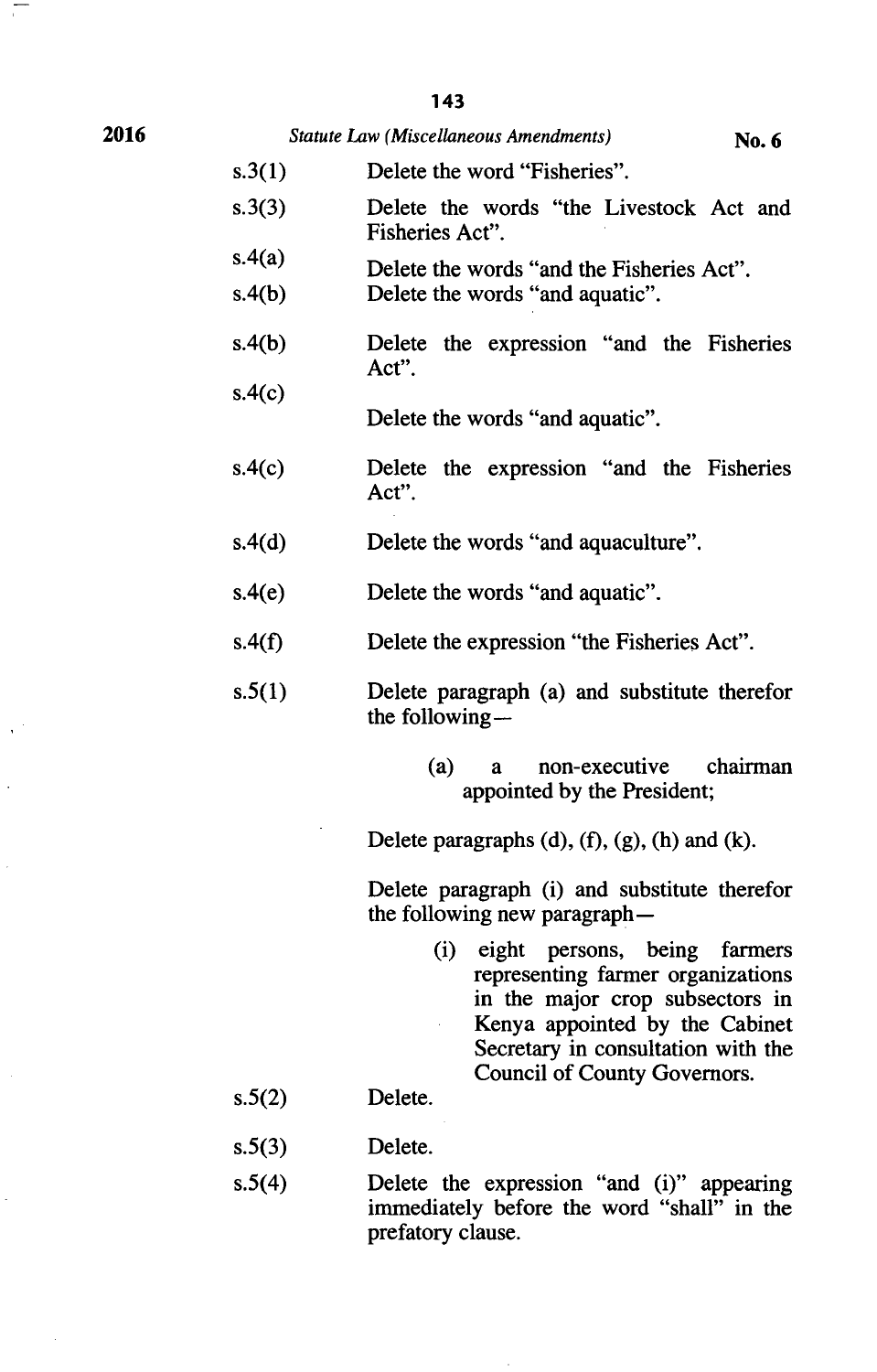Delete paragraph (a) and substitute therefor the following new paragraph $-$ 

(a) be a person who-

- (i) holds a degree from a<br>university recognized in recognized Kenya; and
- has knowledge and experience in agriculture, finance, law, administration, human resource management or such other expertise as the appointing authority may consider relevant.
- *S.* 10(l) Delete and substitute therefor the following new sub-section-

 $(1)$  There shall be a Director General who shall be the Chief Executive Officer of the Authority to be recruited by the Board of the<br>Authority through a competitive a competitive process.

s.10(2) **I** Delete and substitute therefor the following-

 $(2)$ The appointment of the Director-General of the Authority under subsection (1) shall be done by the Cabinet Secretary.

- S.11 Delete subsections (2) and *(5).* 
	-

s.16 Delete subsections (2) and (3) and substitute therefor the following new subsections—

> (2) Notwithstanding the provisions of subsection (1), all levies imposed under the Act on scheduled crops, shall be applied towards the sustenance, development, provision and for the benefit of the crop or sector in respect of which the levies are imposed.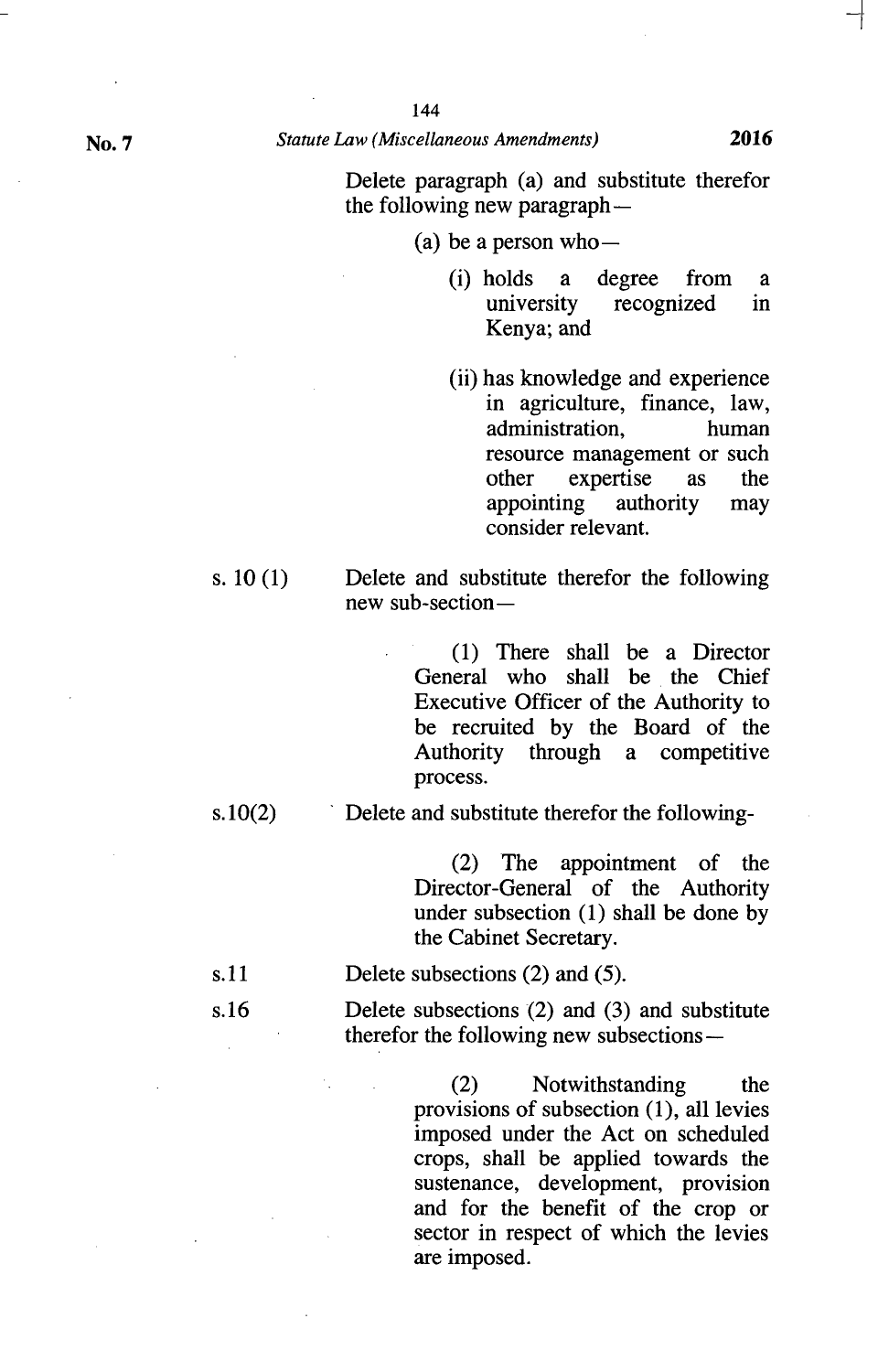All levies imposed under the Act shall be collected and remitted to the respective directorate responsible for the crops appearing under the First Schedule of the Crops Act and if not remitted on or before the date prescribed by the notice, the amount due shall be a civil debt recoverable summarily by the Authority.

A percentage of any levy imposed under the Act as shall be gazetted by the Cabinet Secretary and which shall not exceed twenty percent of the levy shall be remitted to the Board.

s.22 $(2)$  Delete paragraphs  $(g)$ ,  $(h)$  and  $(i)$ .

s.40(1) Delete the words "farmer organisation" and substitute therefor the words "stakeholder organisations".

s.42 Delete and substitute therefor the following  $new section -$ 

> Measurement of 42. The unit of weight measurement of all crop produce or products subject to regulations made under this Act by the Authority shall be as prescribed for each crop produce or product by the Cabinet Secretary by<br>notice in the Gazette in the Gazette subject to any other law or regulations made under this Act and taking into account international standards.

s.43 Delete and substitute therefor the following new section-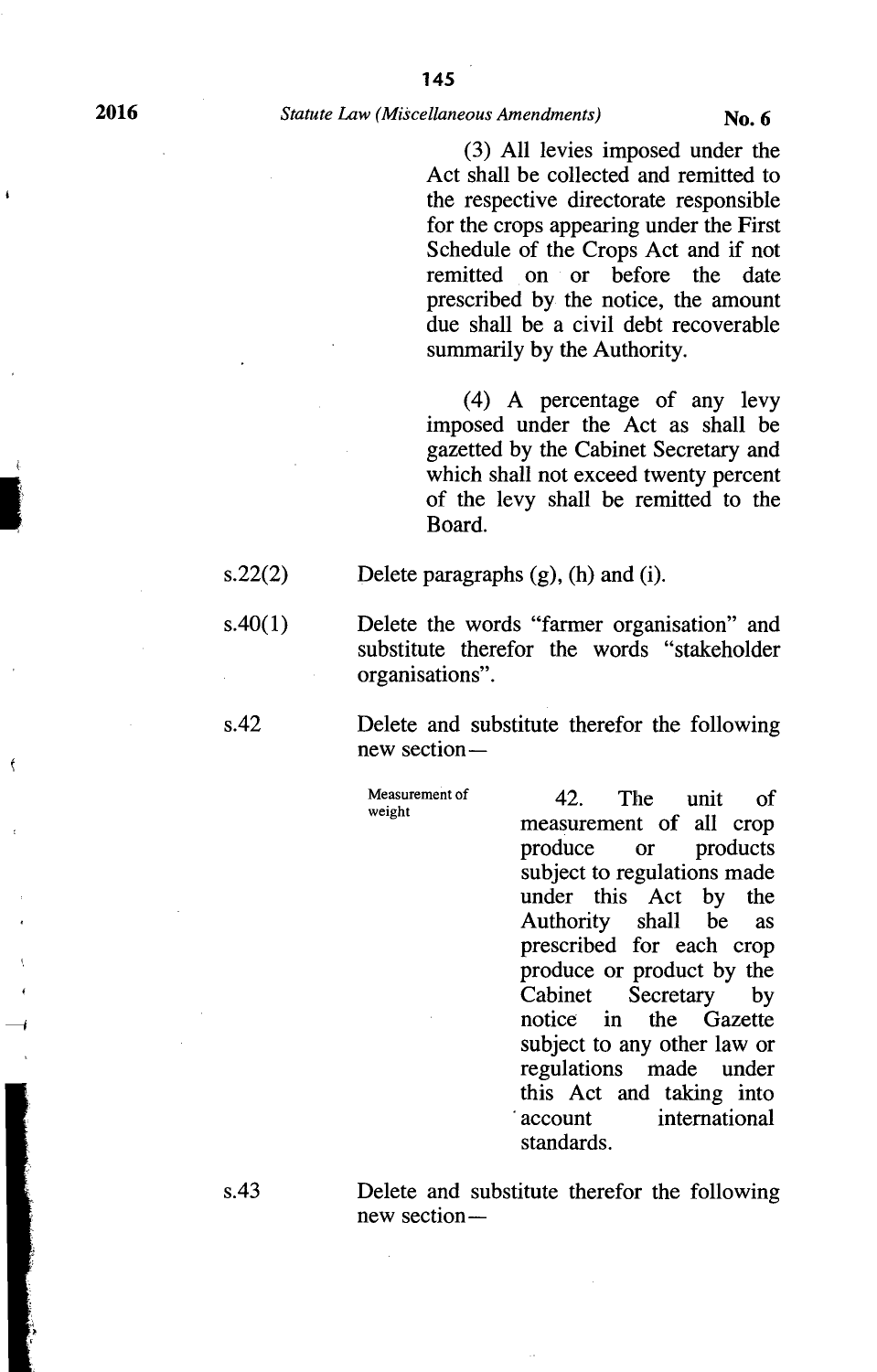146

Prohibition of<br>export of some<br>new produce<br>export raw cashewnuts, cashewnuts, pyrethrum, bixa, macadamia or any other agricultural product as may be prescribed, except with the written authority of the Cabinet Secretary.

First Schedule Delete subparagraphs (ix) and (x).

- Para. 1 Delete subparagraph (vi) and substitute therefor the following new subparagraph—
	- (vi) The Pyrethrum Regulatory Authority;

### Para 9 Delete paragraph 9 and substitute therefor the following new paragraph-

9. The Cabinet Secretary may appoint an interim Board to be known as the Interim Management<br>Committee with a Secretariat to Committee with a undertake the functions of the Authority for a maximum period of one year or until a substantive Board is put in place, whichever is earlier.

- The Crops s.2 In the definition of "Authority" delete the Act, 2013 word "Fisheries". word "Fisheries".
- (No. 16 of  $2013$ . s.  $8(g)$  Delete the word "biodiversity" appearing immediately after the words "the National" and substitute therefor the word "Biosafety".
	- s.9(3) Delete the words "Authority with the approval of National Assembly" and substitute therefor the words "Cabinet Secretary".

First Schedule Insert the following new item in Part 3-

*Miraa cat/ia edulis* 

ri

 $\lambda$ 

 $\frac{1}{2}$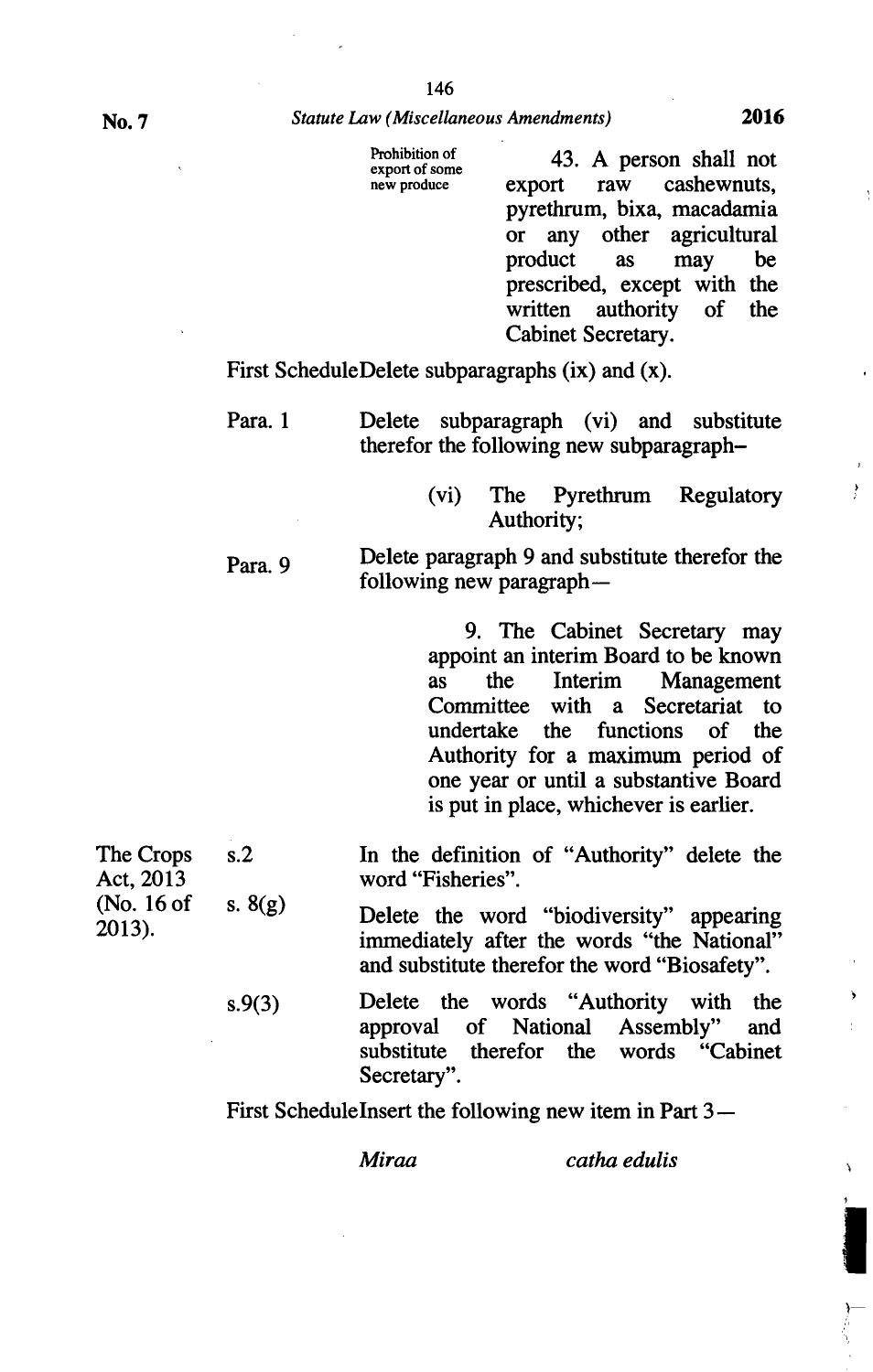**2016** *Statute Law (Miscellaneous Amendments)* **No. 6** 

The Kenya s.5(1) Delete the words "marine and fisheries" Agricultural appearing in paragraph (a). and Livestock Research Act, 2013 (No. 17 of 2013).

s.  $6(1)$  Delete paragraph (d), (e), and (h).

s.6(1) Delete paragraph (i) and substitute therefor the following new paragraph—

- (i) five persons appointed by the Cabinet Secretary, of whom-
	- $(i)$ one shall represent the interests of farmers;
	- (ii) one shall represent the interest of the general public;
	- (iii) one shall be a representative of an institution of higher learning;
	- (iv) two persons co-opted by the Board, who may be non-citizen scientists in the field of agriculture and who possess such knowledge and experience as may be necessary for the better carrying out of the functions of the Board; and
	- the Director-General  $(v)$ appointed in accordance with section 14.

s.6(3) Delete paragraph (b) and substitute therefor the following new paragraph $-$ 

> (b) at least two deputy directors who shall include $-$